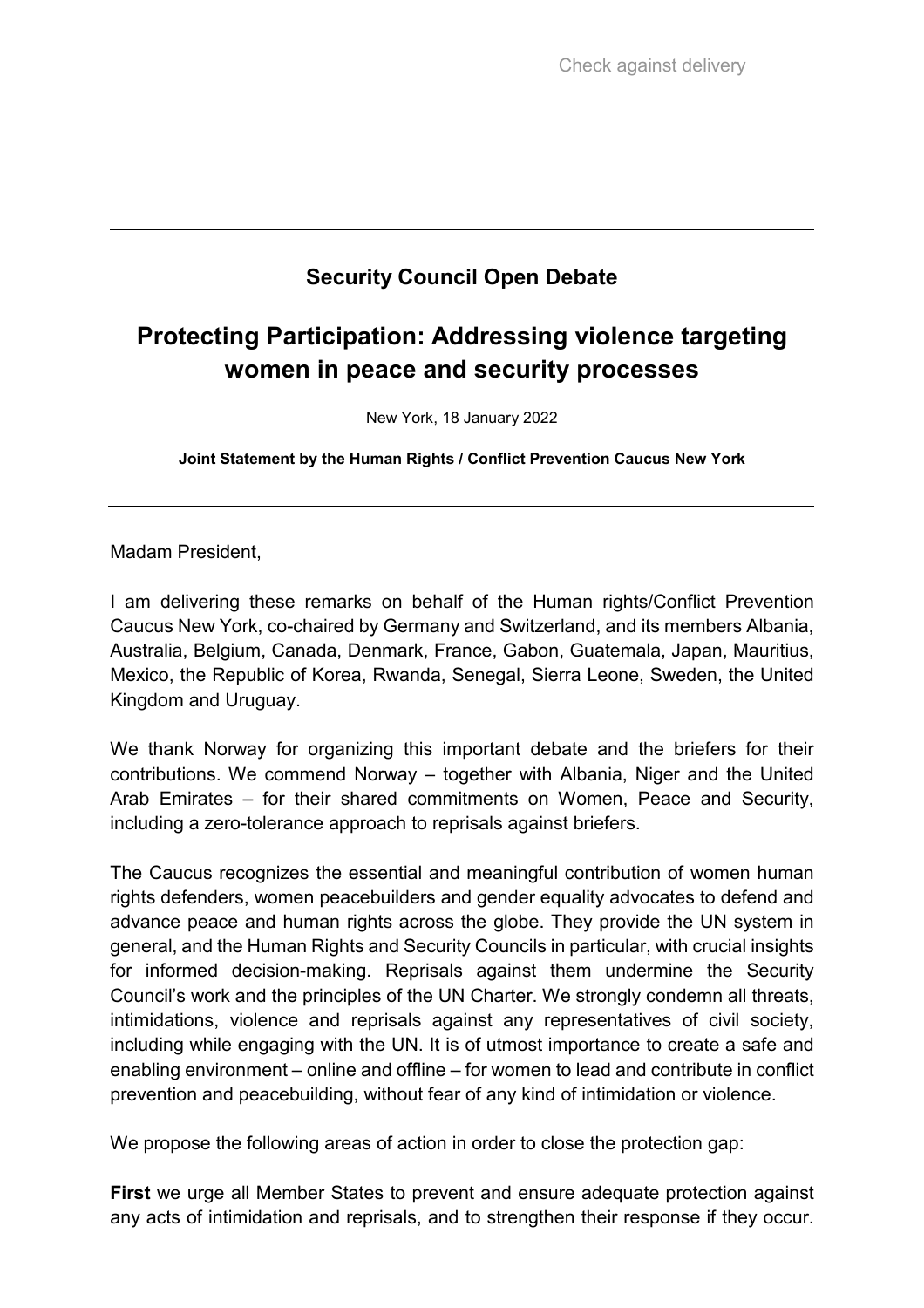We must engage in preventive measures and awareness raising as well as ensuring accountability through robust investigations. We call for the full implementation of all Security Council resolutions on women, peace and security, as well as all resolutions on human rights defenders and resolutions addressing intimidation and reprisals against those who cooperate with the UN. We encourage the presentation by the Secretary-General of his annual report on reprisals to the General Assembly from its 77th Session onward.

**Second,** the wider UN system has a duty to prevent and respond to alleged cases of intimidation and reprisals against those who provide information or seek to engage with it, and to ensure accountability when these acts occur. Coordination and collaboration between different bodies and mechanisms are crucial. The UN, including OHCHR and treaty bodies, should hold regular and systematic exchanges with civil society on identifying specific protection needs. We encourage the Peacebuilding Commission to make use of its advisory, bridging and convening roles in order to strengthen system-wide responses and preventive measures to this effect. We further commend the Secretary-General's focus on putting human rights and gender equality at the core of the UN's work, as most recently expressed in "Our Common Agenda".

**Third,** the Caucus calls upon the Security Council to publicly condemn intimidation, threats and reprisals against those who engage with it, in particular women. Civil society must be able to carry out its work independently and without interference. A resolute position of the Council on the need to create safe and enabling environments will send an important message: Reprisals are unacceptable and cannot be tolerated. Such a clear stance will also help prevent the growing self-censorship by actors who decide not to engage with the UN out of fear.

**Fourth,** the Caucus welcomes the work of the Assistant Secretary-General for Human Rights as the focal point for reprisals within the UN system and will support her in this endeavor. The work of the focal point is underfunded and we request all Member States to support it.

As a cross-regional group of Member States, the Caucus stands ready to work with all member states, civil society, and the entire UN system to protect the invaluable contribution of women to peace and security processes and to prevent them from becoming targets of all forms of violence and intimidation.

## *Madam President,*

*"Those who defend our rights in turn need our defense". These are the words of Phumzile Mlambo-Ngcuka on the Women Human Rights Defenders Day some years ago. In this regard, allow me to add, in my national capacity, that Switzerland works for greater inclusion and protection of women and civil society in all our peacebuilding efforts and human rights policy. As this year's co-chair of the WPS Focal Points*